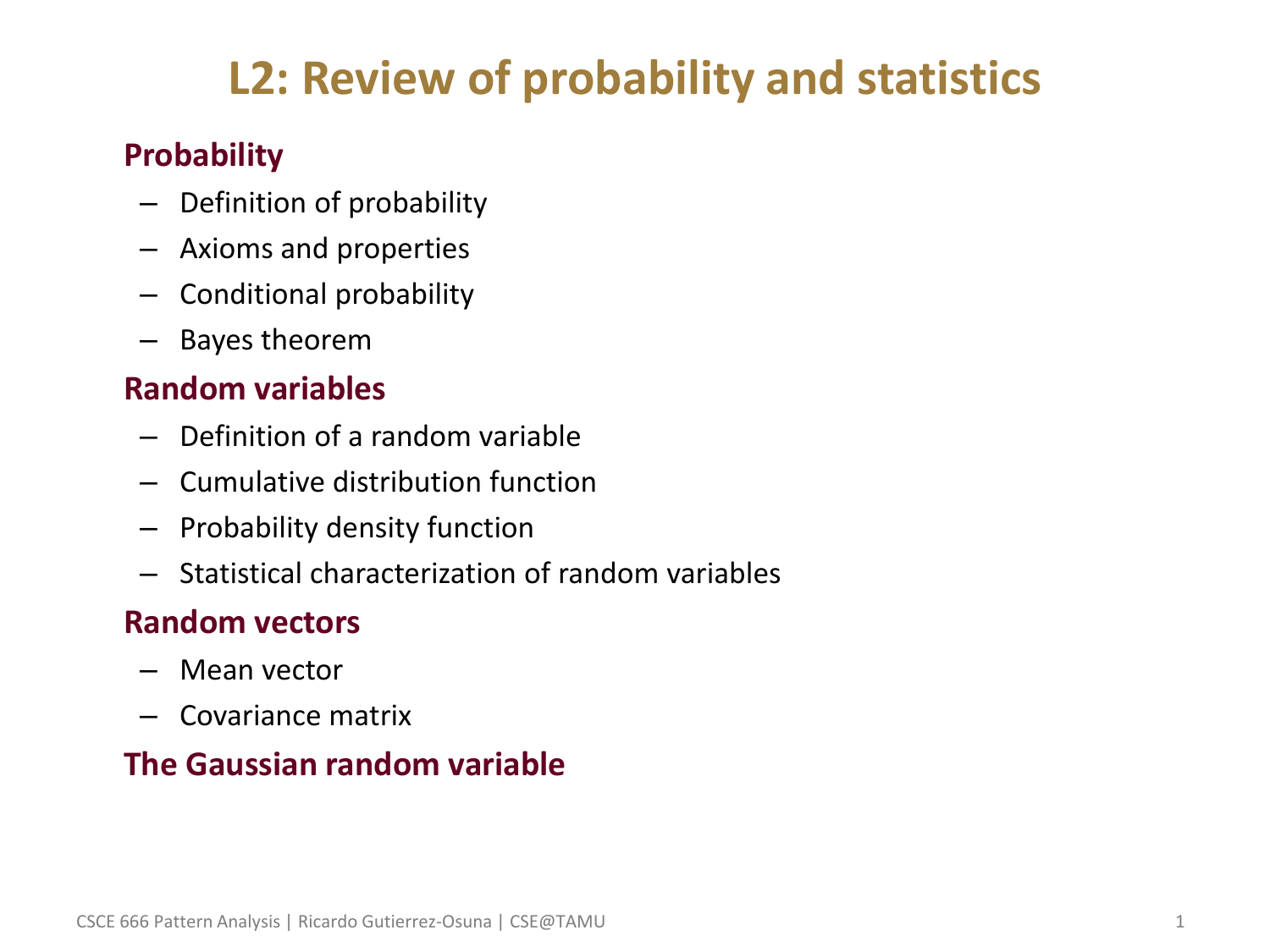# **Review of probability theory**

# • **Definitions (informal)**

- Probabilities are numbers assigned to events that indicate "*how likely"* it is that the event will occur when a random experiment is performed
- A probability law for a random experiment is a rule that assigns probabilities to the events in the experiment
- The sample space S of a random experiment is the set of all possible outcomes

# • **Axioms of probability**

- Axiom I:  $P[A_i] \geq 0$
- Axiom II:  $P[S] = 1$
- Axiom III:  $A_i \cap A_j = \emptyset \Rightarrow P[A_i \cup A_j] = P[A_i] + P[A_j]$

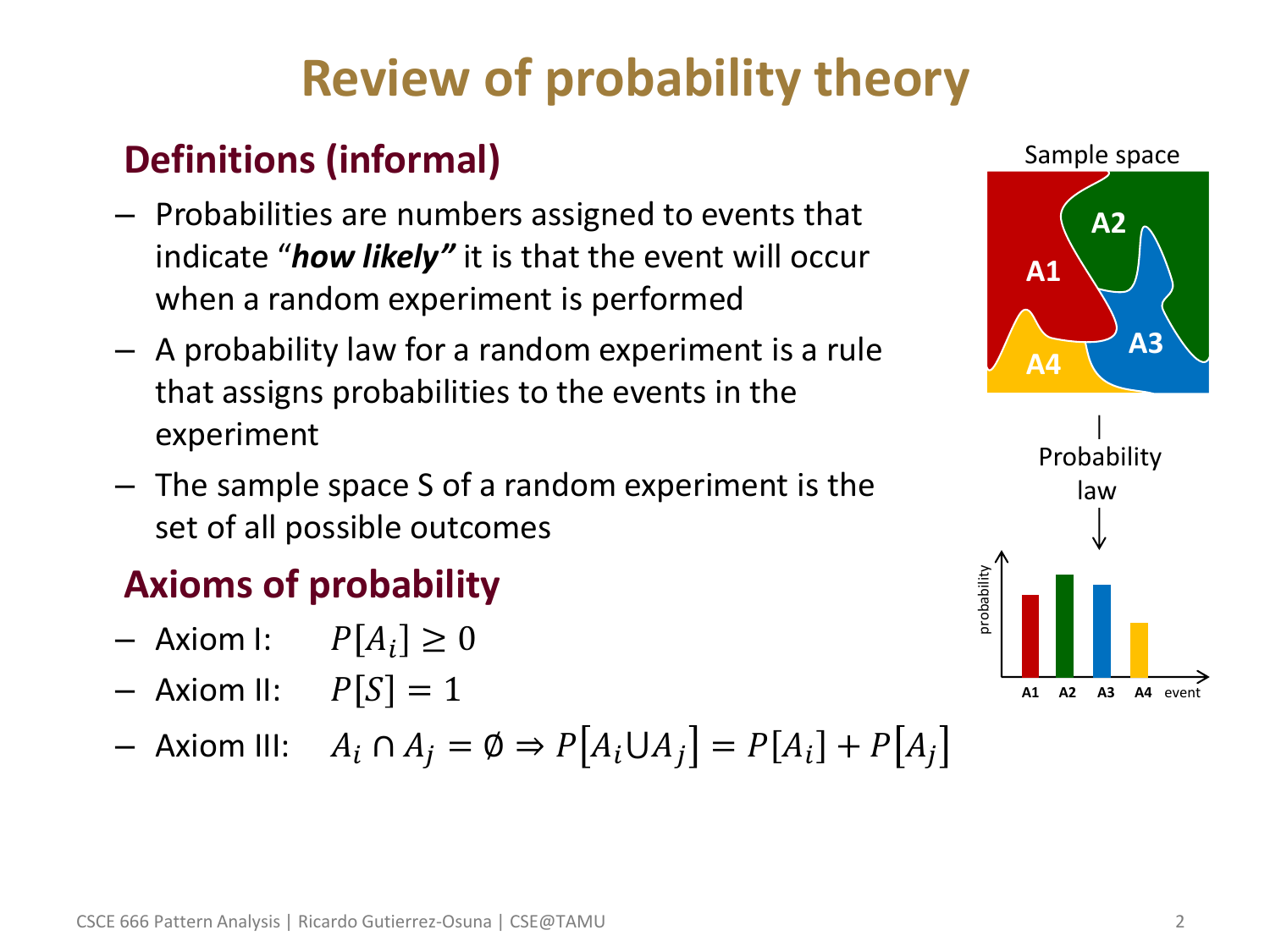# • **Warm-up exercise**

- I show you three colored cards
	- One BLUE on both sides
	- One RED on both sides
	- One BLUE on one side, RED on the other



- I shuffle the three cards, then pick one and show you one side only. The side visible to you is RED
	- Obviously, the card has to be either A or C, *right*?
- I am willing to bet \$1 that the other side of the card has the same color, and need someone in class to bet another \$1 that it is the other color
	- On the average we will end up even, *right*?
	- Let's try it!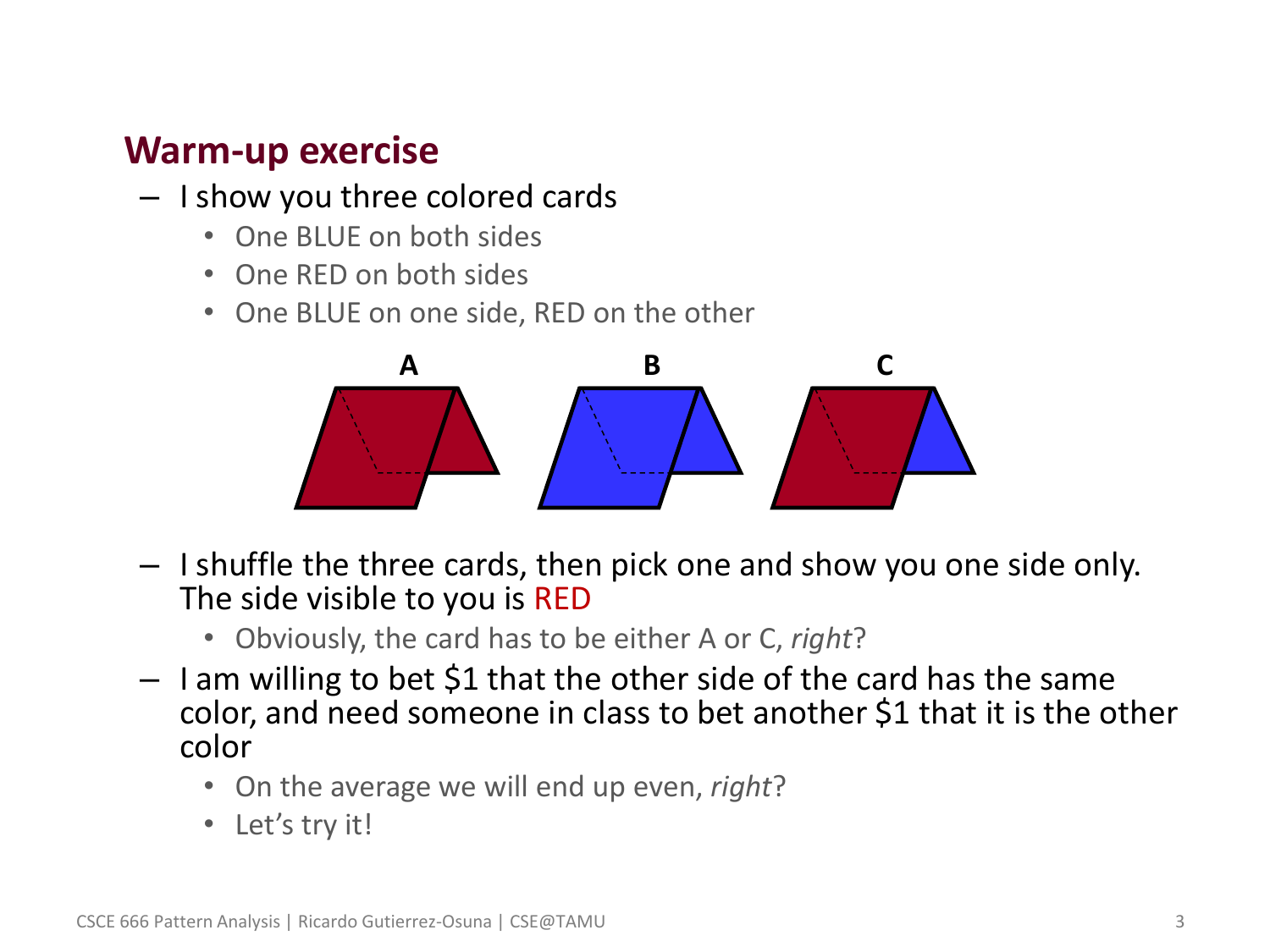## • **More properties of probability**

- $P[A^C] = 1 P[A]$
- $P[A] \leq 1$

 $- P[\emptyset] = 0$ 

 $-$  given { $A_1 ... A_N$ }, { $A_i \cap A_j = \emptyset$ ,  $\forall ij$ }  $\Rightarrow P[\bigcup_{k=1}^{N} A_k] = \sum_{k=1}^{N} P[A_k]$  $k=1$ 

$$
- P[A_1 \cup A_2] = P[A_1] + P[A_2] - P[A_1 \cap A_2]
$$

$$
- P[U_{k=1}^N A_k] =
$$
  

$$
\sum_{k=1}^N P[A_k] - \sum_{j < k}^N P[A_j \cap A_k] + \dots + (-1)^{N+1} P[A_1 \cap A_2 \dots \cap A_N]
$$

 $-A_1 \subset A_2 \Rightarrow P[A_1] \leq P[A_2]$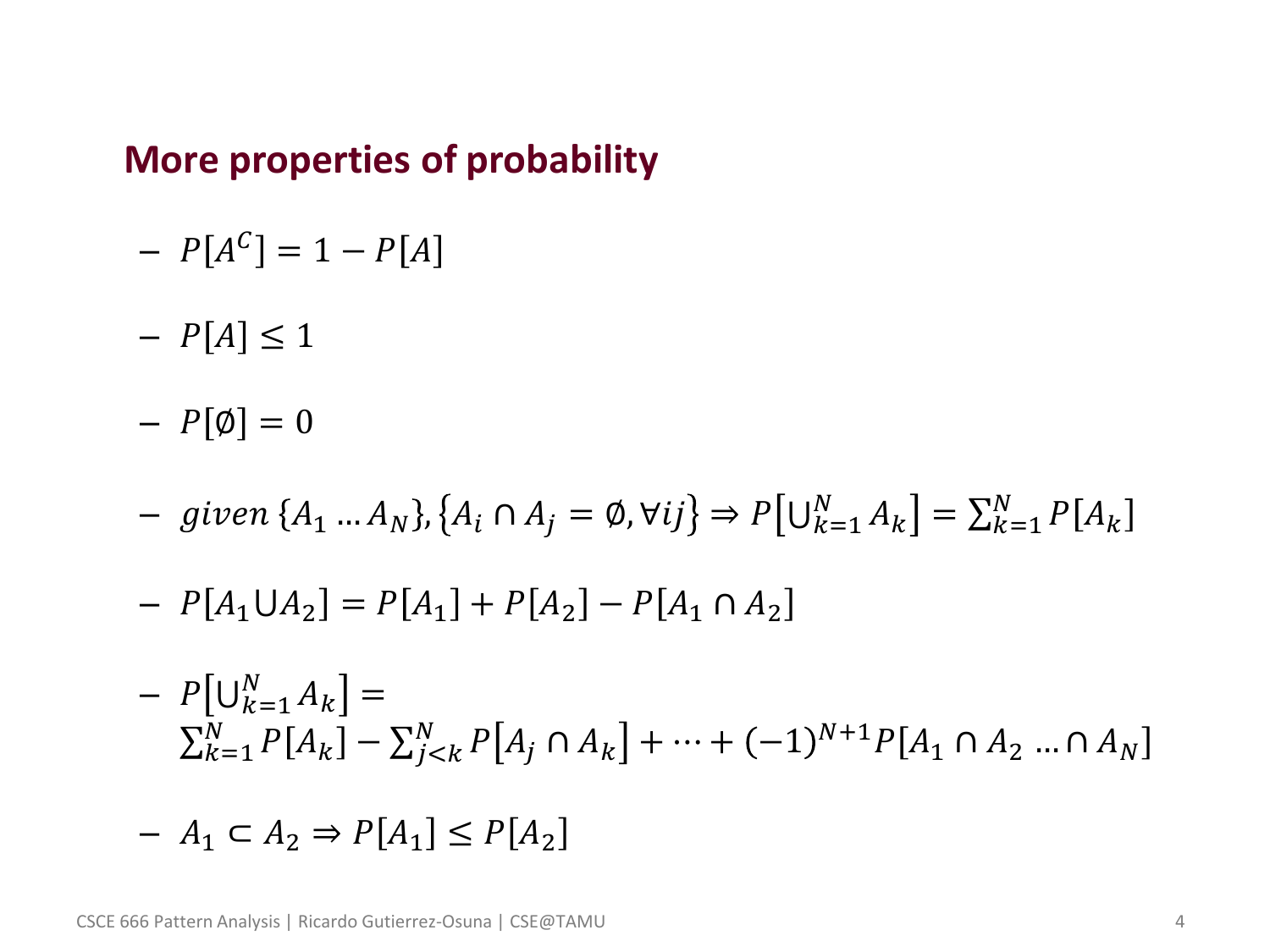# • **Conditional probability**

– If A and B are two events, the probability of event A when we already know that event B has occurred is

$$
P[A|B] = \frac{P[A \cap B]}{P[B]} \quad \text{if} \quad P[B] > 0
$$

- This conditional probability  $P[A|B]$  is read:
	- the "conditional probability of A conditioned on B", or simply
	- the "probability of A given B"

#### – Interpretation

- The new evidence "*B has occurred*" has the following effects
	- The original sample space S (the square) becomes B (the rightmost circle)
	- The event A becomes  $A \cap B$
- P[B] simply re-normalizes the probability of events that occur jointly with B

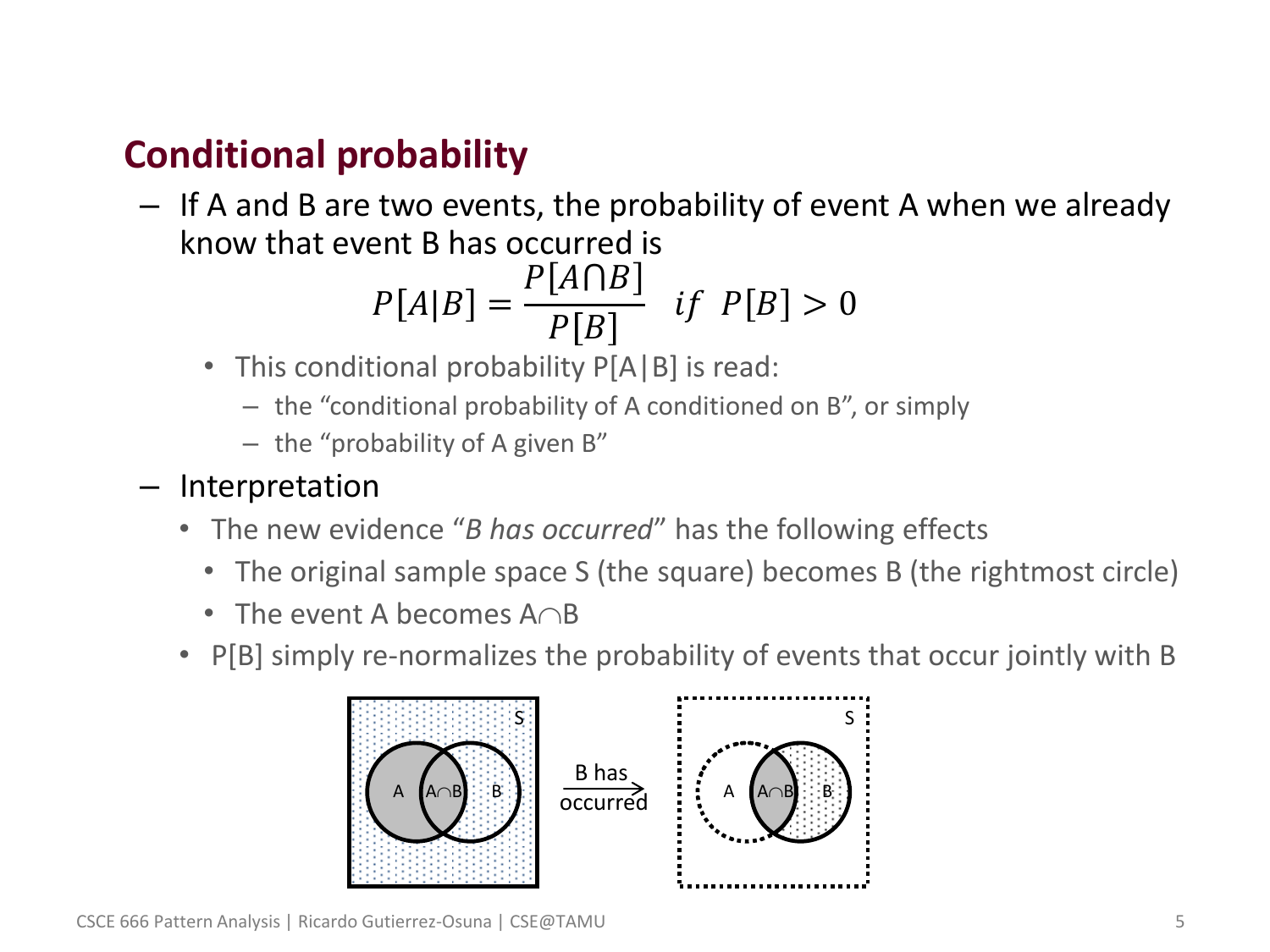# • **Theorem of total probability**

- Let  $B_1, B_2, ..., B_N$  be a partition of S (mutually exclusive that add to S)
- $-$  Any event A can be represented as
- $A = A \cap S = A \cap (B_1 \cup B_2 ... B_N) = (A \cap B_1) \cup (A \cap B_2) ... (A \cap B_N)$
- Since  $B_1, B_2, \ldots, B_N$  are mutually exclusive, then

$$
P[A] = P[A \cap B_1] + P[A \cap B_2] + \dots + P[A \cap B_N]
$$

– and, therefore

 $P[A] = P[A|B_1]P[B_1] + \cdots P[A|B_N]P[B_N] = \sum_{k=1}^{N} P[A|B_k]P[B_k]$  $k=1$ 

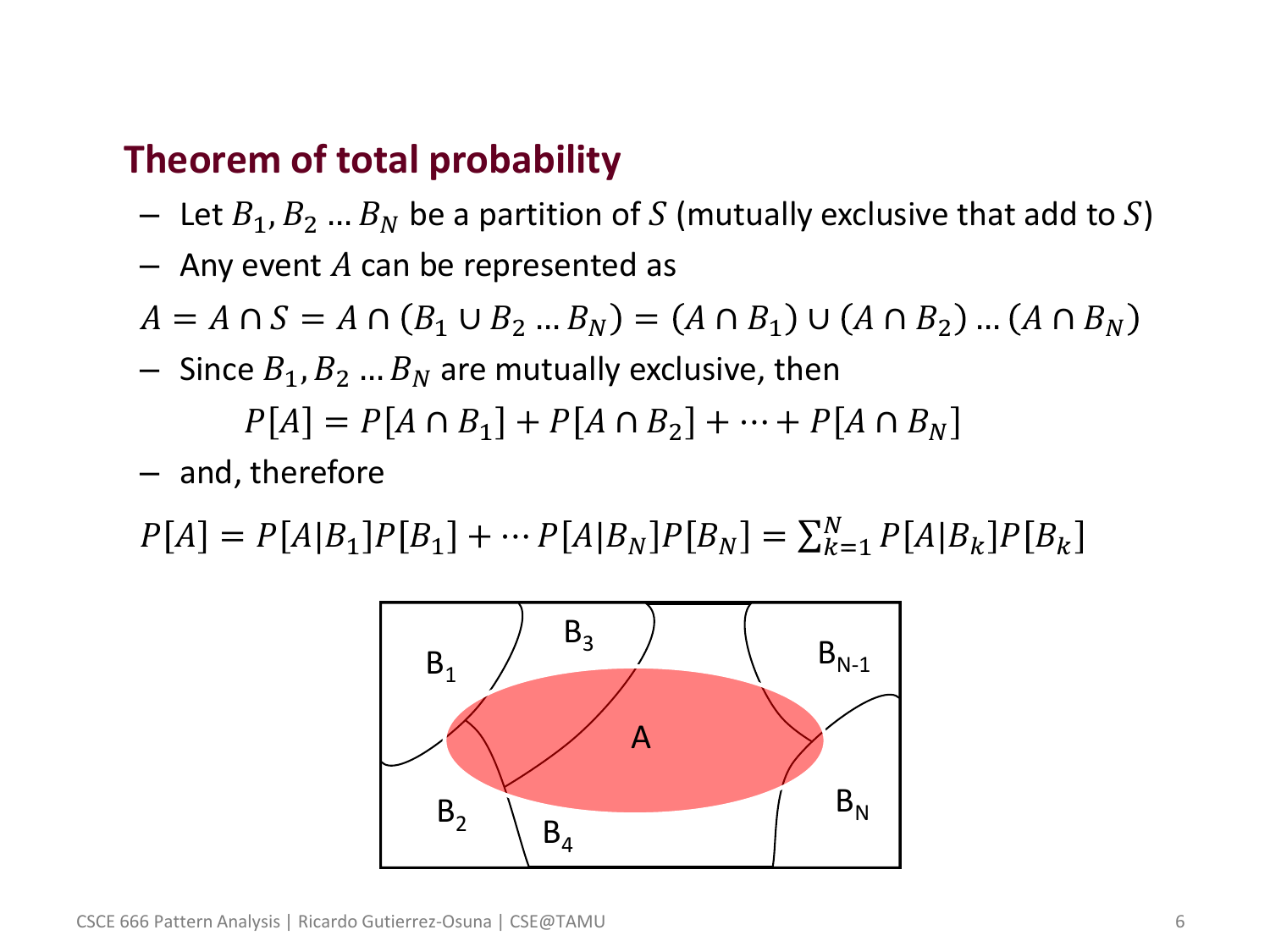### • **Bayes theorem**

- Assume  $\{B_1,B_2...B_N\}$  is a partition of S
- $-$  Suppose that event A occurs
- What is the probability of event  $B_i$ ?
- Using the definition of conditional probability and the Theorem of total probability we obtain

$$
P[B_j|A] = \frac{P[A \cap B_j]}{P[A]} = \frac{P[A|B_j]P[B_j]}{\sum_{k=1}^{N} P[A|B_k]P[B_k]}
$$

– This is known as Bayes Theorem or Bayes Rule, and is (one of) the most useful relations in probability and statistics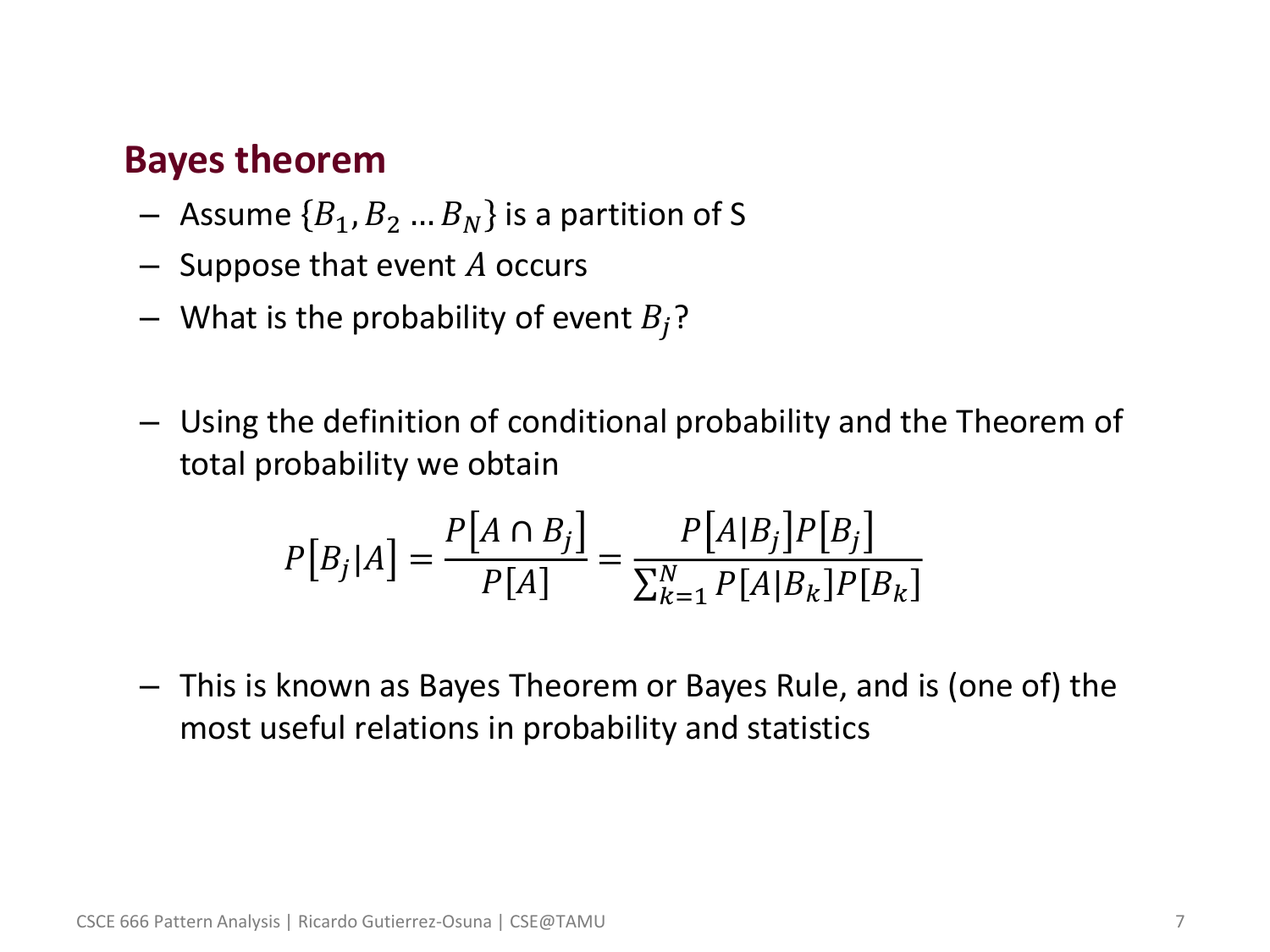# • **Bayes theorem and statistical pattern recognition**

– When used for pattern classification, BT is generally expressed as

$$
P[\omega_j | x] = \frac{p[x|\omega_j]P[\omega_j]}{\sum_{k=1}^N p[x|\omega_k]P[\omega_k]} = \frac{p[x|\omega_j]P[\omega_j]}{p[x]}
$$

- where  $\omega_j$  is the *j*-th class (e.g., phoneme) and x is the feature/observation vector (e.g., vector of MFCCs)
- $-$  A typical decision rule is to choose class  $\omega_j$  with highest  $\mathrm{P}[\omega_j|x]$ 
	- Intuitively, we choose the class that is more "likely" given observation  $x$
- Each term in the Bayes Theorem has a special name
	- $P[\omega_j]$  prior probability (of class  $\omega_j$ )
	- $P[\omega_j|x]$  bosterior probability (of class  $\omega_j$  given the observation x)
	- $p[x|\omega_j]$  iikelihood (probability of observation x given class  $\omega_j$ )
	- $p[x]$  normalization constant (does not affect the decision)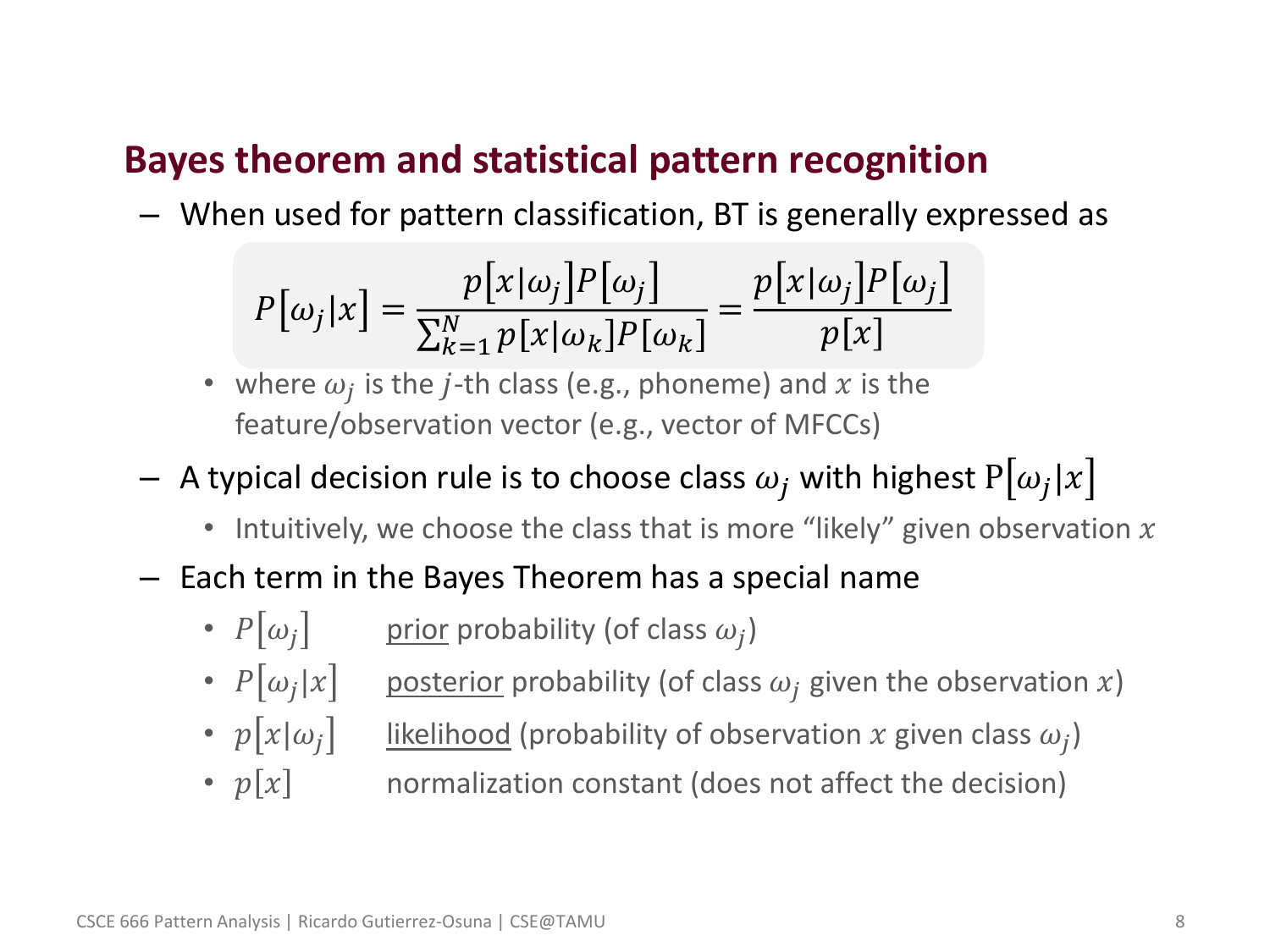# • **Example**

- Consider a clinical problem where we need to decide if a patient has a particular medical condition on the basis of an imperfect test
	- Someone with the condition may go undetected (false-negative)
	- Someone free of the condition may yield a positive result (false-positive)
- Nomenclature
	- The true-negative rate P(NEG  $\sim$  COND) of a test is called its SPECIFICITY
	- The true-positive rate P(POS|COND) of a test is called its SENSITIVITY
- Problem
	- Assume a population of 10,000 with a 1% prevalence for the condition
	- Assume that we design a test with 98% specificity and 90% sensitivity
	- Assume you take the test, and the result comes out POSITIVE
	- What is the probability that you have the condition?
- Solution
	- Fill in the joint frequency table next slide, or
	- Apply Bayes rule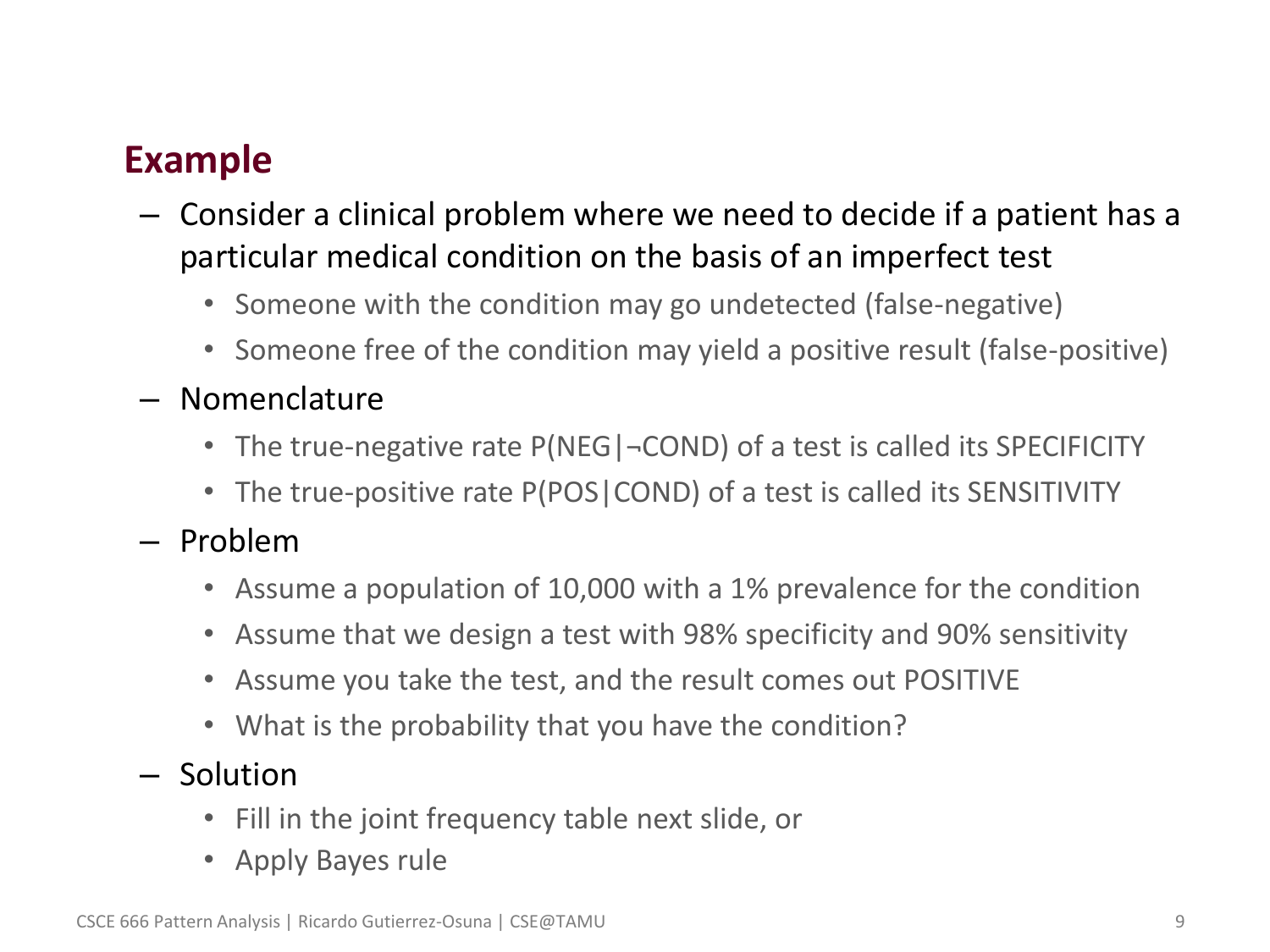|                      | <b>TEST IS</b>  | <b>TEST IS</b>                 | <b>ROW TOTAL</b> |
|----------------------|-----------------|--------------------------------|------------------|
|                      | <b>POSITIVE</b> | <b>NEGATIVE</b>                |                  |
|                      | True-positive   | False-negative                 |                  |
| <b>HAS CONDITION</b> | P(POS   COND)   | P(NEG   COND)                  |                  |
|                      |                 |                                |                  |
|                      |                 | False-positive   True-negative |                  |
| <b>FREE OF</b>       |                 | $P(POS -COND) P(NEG -COND) $   |                  |
| <b>CONDITION</b>     |                 |                                |                  |
| <b>COLUMN TOTAL</b>  |                 |                                |                  |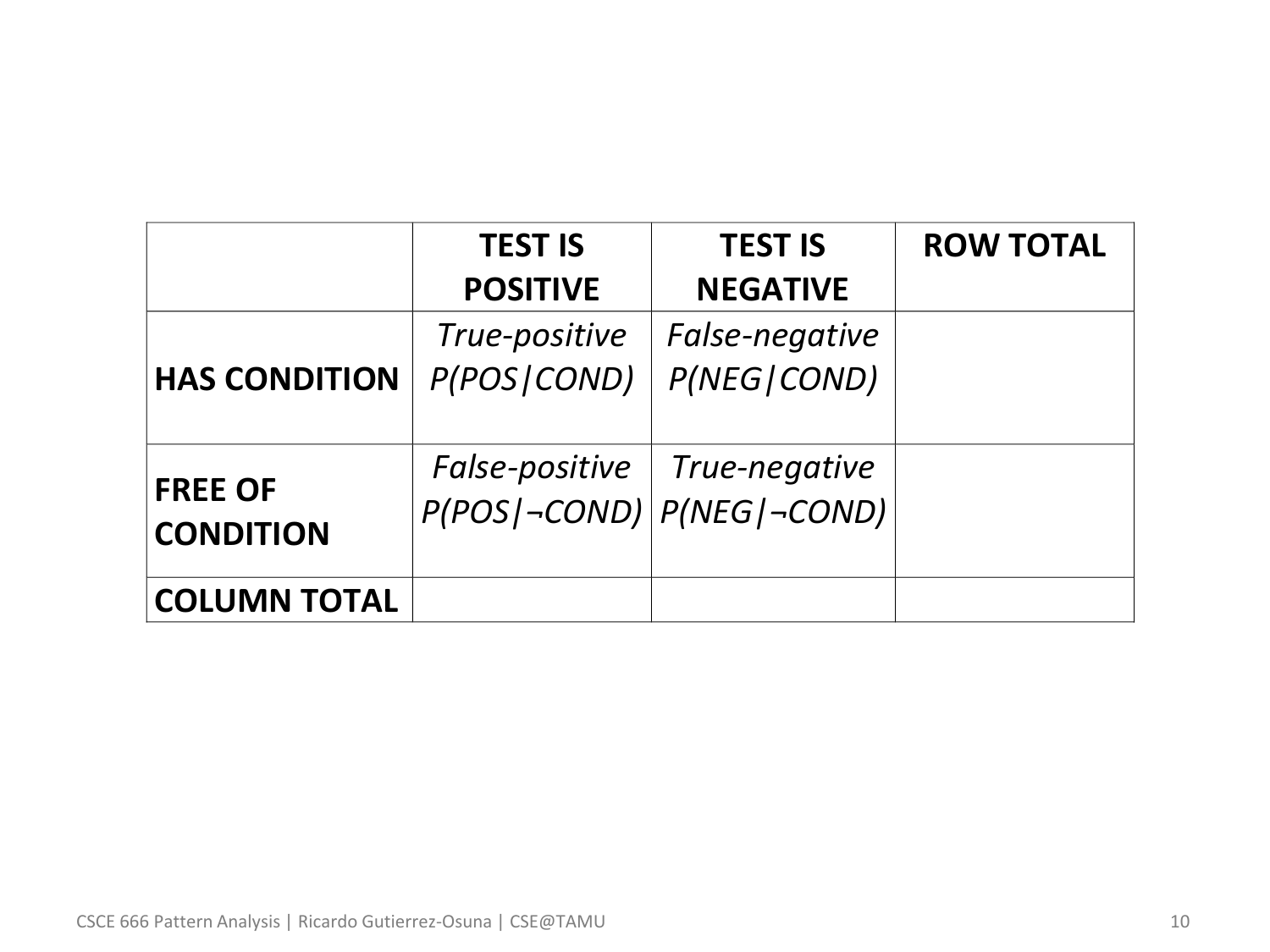|                                    | <b>TEST IS</b>        | <b>TEST IS</b>       | <b>ROW TOTAL</b> |
|------------------------------------|-----------------------|----------------------|------------------|
|                                    | <b>POSITIVE</b>       | <b>NEGATIVE</b>      |                  |
| <b>HAS CONDITION</b>               | True-positive         | False-negative       |                  |
|                                    | P(POS   COND)         | P(NEG   COND)        |                  |
|                                    | 100×0.90              | $100\times(1-0.90)$  | <b>100</b>       |
| <b>FREE OF</b><br><b>CONDITION</b> | False-positive        | True-negative        |                  |
|                                    | $P(POS$ $\neg COND)$  | $P(NEG$ $\neg COND)$ |                  |
|                                    | $9,900\times(1-0.98)$ | 9,900×0.98           | 9,900            |
| <b>COLUMN TOTAL</b>                | 288                   | 9,712                | 10,000           |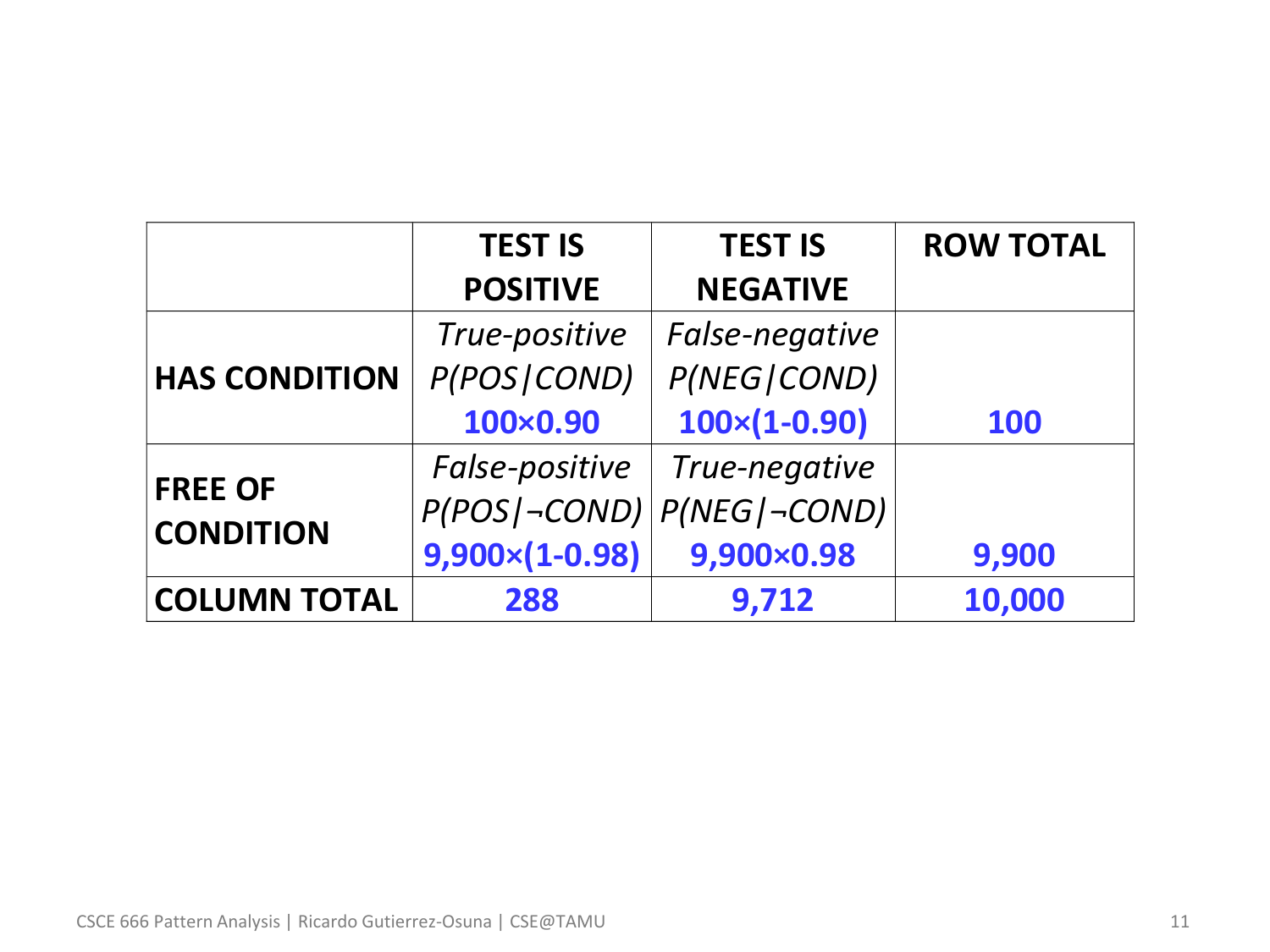– Applying Bayes rule

 $P[cond|+] =$ =  $P[+|cond]P[cond]$  $P[+$ =

=  $P[+|cond]P[cond]$  $P[+|cond]P[cond] + P[+|–cond]P[-cond]$ =

> =  $0.90 \times 0.01$  $0.90 \times 0.01 + (1 - 0.98) \times 0.99$ =

> > $= 0.3125$

CSCE 666 Pattern Analysis | Ricardo Gutierrez-Osuna | CSE@TAMU 12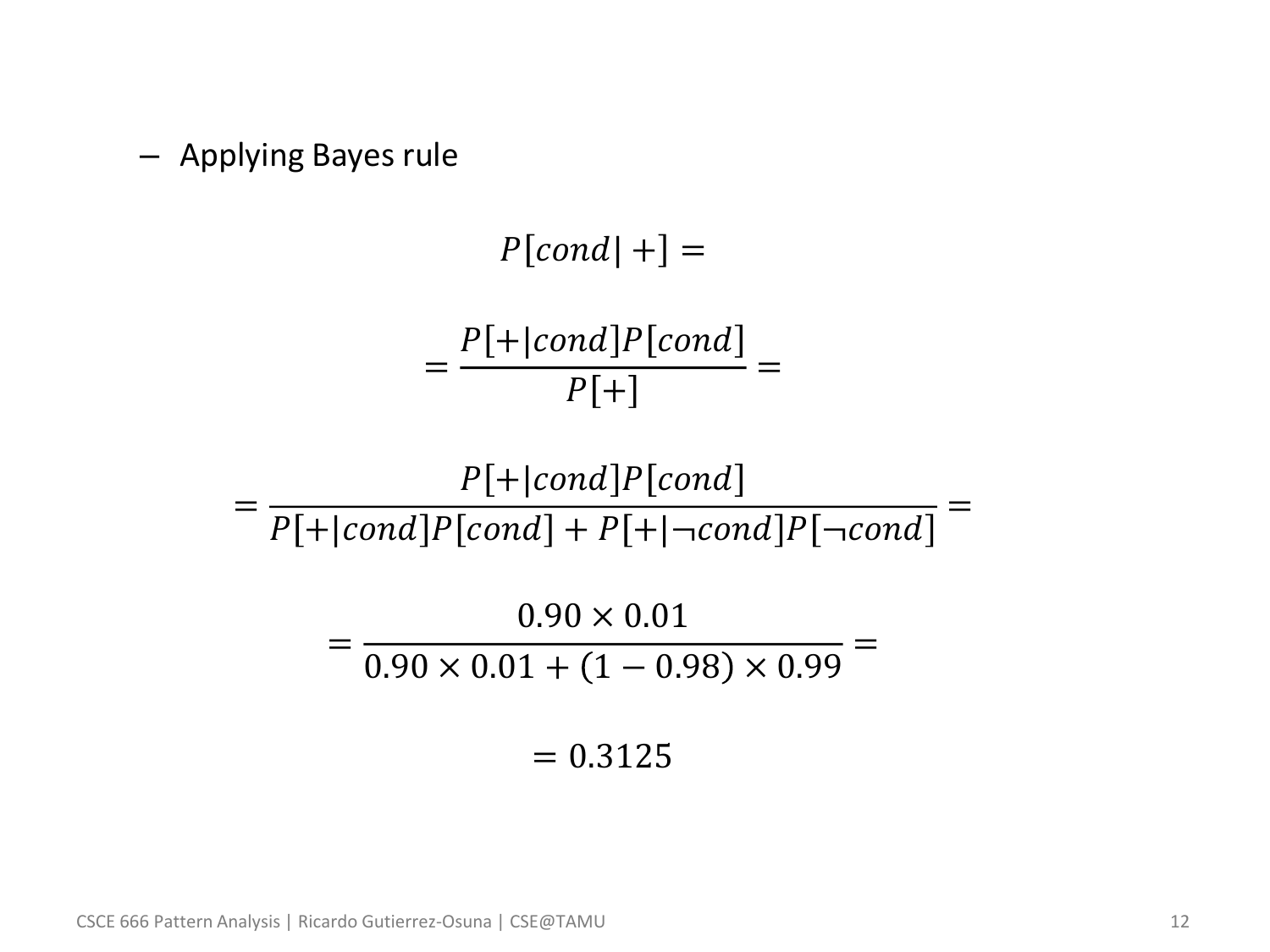# • **Random variables**

- When we perform a random experiment we are usually interested in some measurement or numerical attribute of the outcome
	- e.g., weights in a population of subjects, execution times when benchmarking CPUs, shape parameters when performing ATR
- These examples lead to the concept of random variable
	- A random variable X is a function that assigns a real number  $X(\xi)$  to each outcome  $\xi$  in the sample space of a random experiment
	- $X(\xi)$  maps from all possible outcomes in sample space onto the real line
- The function that assigns values to each outcome is fixed and deterministic, i.e., as in the rule "count the number of heads in three coin tosses"
	- Randomness in  $X$  is due to the underlying randomness of the outcome  $\xi$  of the experiment
- Random variables can be
	- Discrete, e.g., the resulting number after rolling a dice
	- Continuous, e.g., the weight of a sampled individual

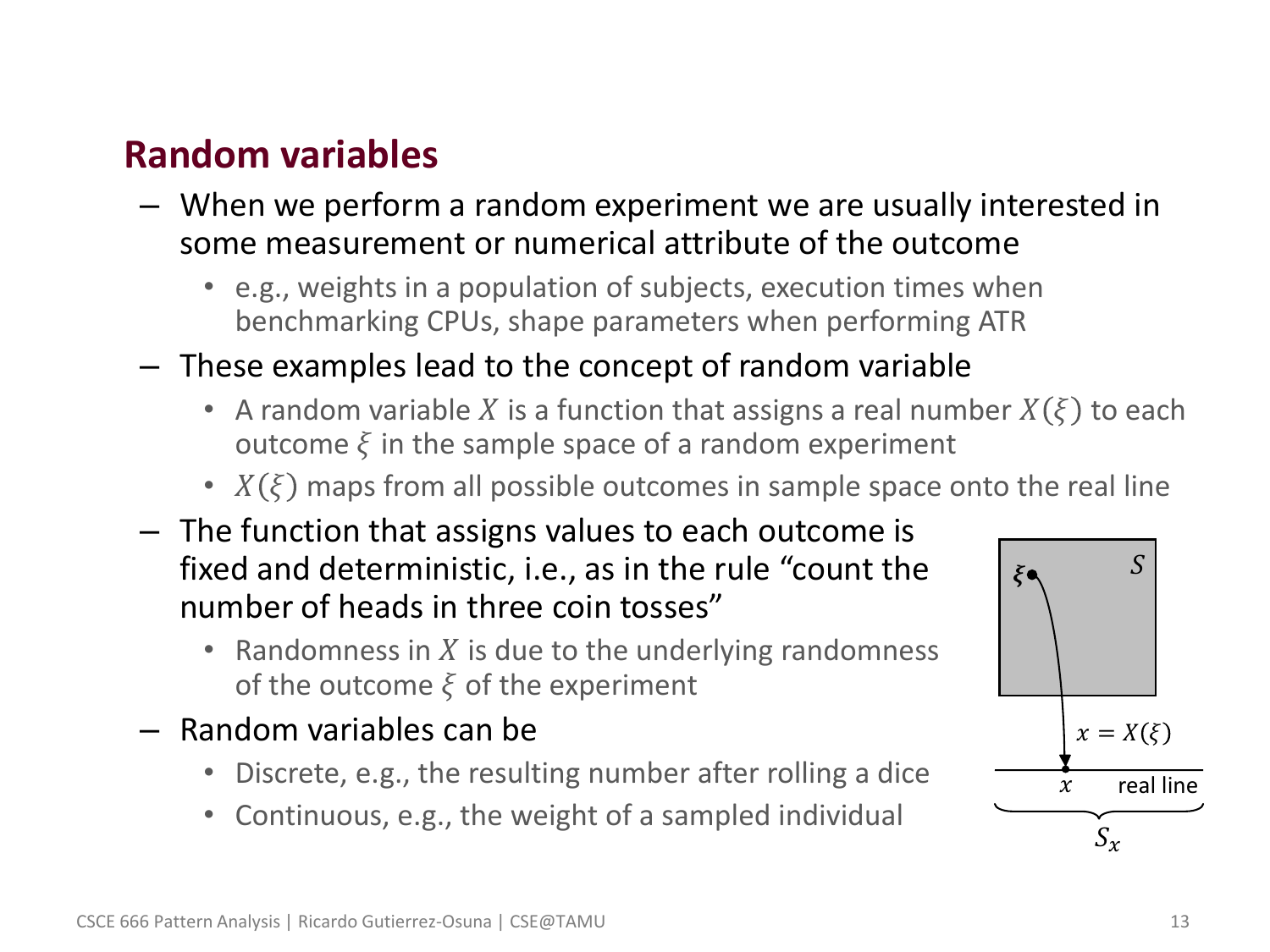# • **Cumulative distribution function (cdf)**

- $-$  The cumulative distribution function  $F_X(x)$ of a random variable  $X$  is defined as the probability of the event  $\{X \leq x\}$  $F_X(x) = P[X \le x]$   $-\infty < x < \infty$
- Intuitively,  $F_X(b)$  is the long-term proportion of times when  $X(\xi) \leq b$



- Properties of the cdf
	- $0 \leq F_X(x) \leq 1$
	- lim  $\lim_{x\to\infty} F_X(x) = 1$
	- lim  $\lim_{x \to -\infty} F_X(x) = 0$
	- $F_X(a) \leq F_X(b)$  if  $a \leq b$
	- $F_X(b) = \lim_{h \to 0} F_X(b+h) = F_X(b^+)$

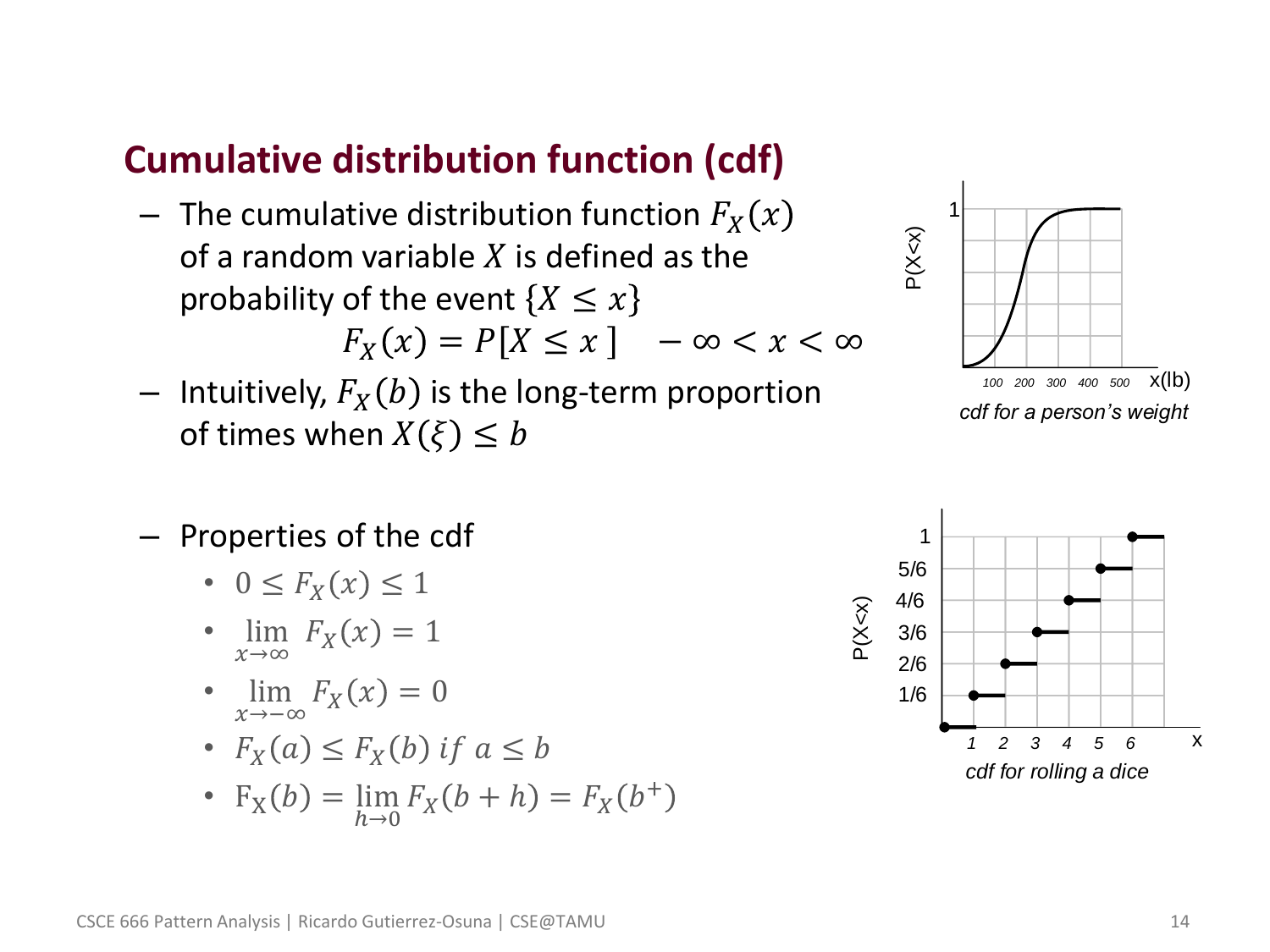# • **Probability density function (pdf)**

 $-$  The probability density function  $f_X(x)$  of a continuous random variable  $X$ , if it exists, is defined as the derivative of  $F<sub>x</sub>(x)$ 

$$
f_X(x) = \frac{dF_X(x)}{dx}
$$



– For discrete random variables, the equivalent to the pdf is the probability mass function

$$
f_X(x) = \frac{\Delta F_X(x)}{\Delta x}
$$

- Properties
	- $f_X(x) > 0$
	- $P[a < x < b] = \int_{a}^{b} f_{X}(x) dx$
	- $F_X(x) = \int_{-\infty}^x f_X(x) dx$
	- $1 = \int_{-\infty}^{\infty} f_X(x) dx$
	- $f_X(x|A) = \frac{d}{dx}$  $\frac{d}{dx}F_X(x|A)$  where  $F_X(x|A) = \frac{P[\{X \le x\} \cap A]}{P[A]}$  $\frac{N \times x_{j+1} - x_j}{P[A]}$  if  $P[A] > 0$



#### CSCE 666 Pattern Analysis | Ricardo Gutierrez-Osuna | CSE@TAMU 15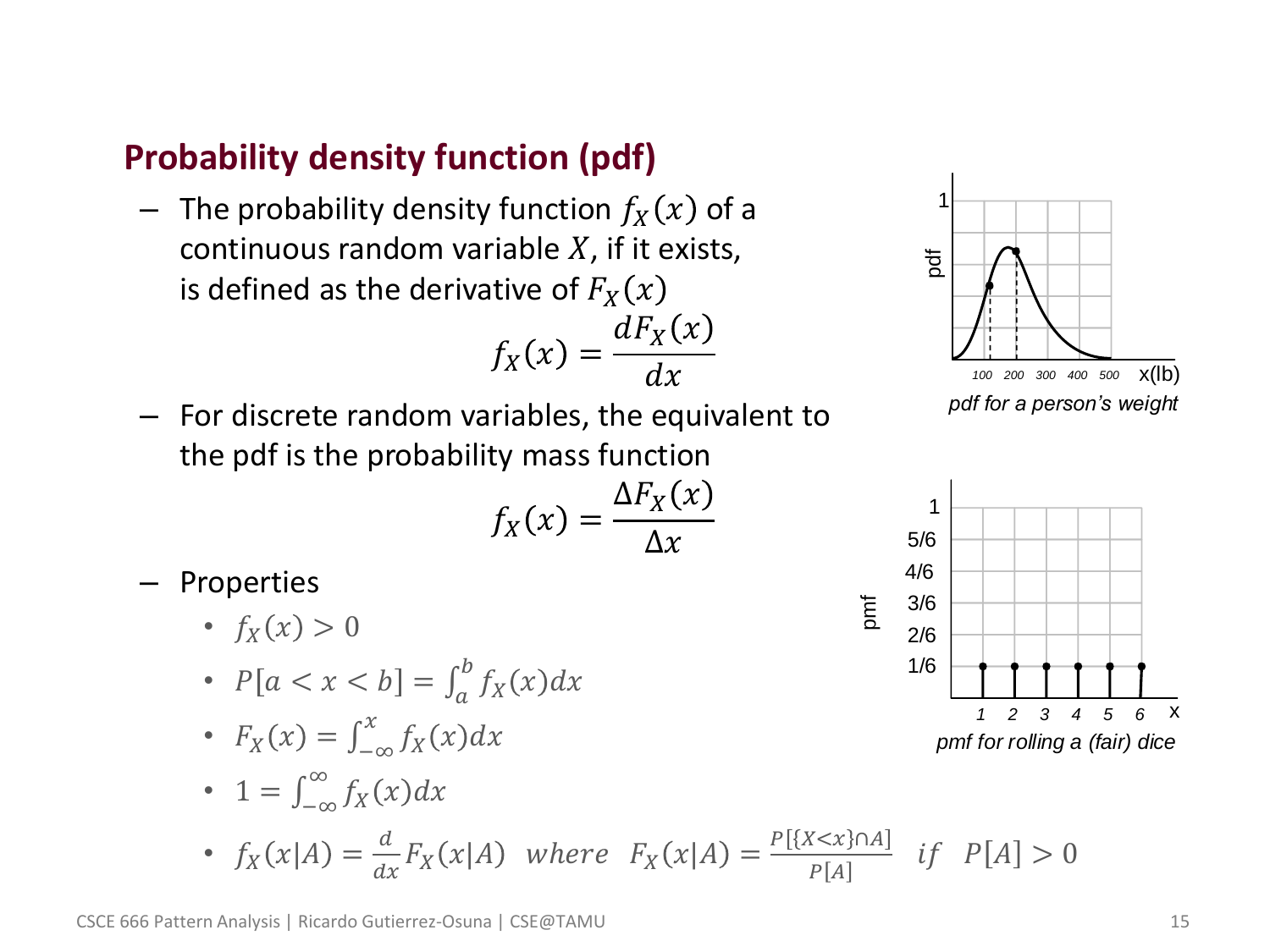

- **What is the probability of somebody weighting 200 lb?**
	- •According to the pdf, this is about 0.62
	- This number seems reasonable, right?
- •**Now, what is the probability of somebody weighting 124.876 lb?** 
	- •According to the pdf, this is about 0.43
	- •But, intuitively, we know that the probability should be zero (or very, very small)

#### •**How do we explain this paradox?**

- The pdf DOES NOT define a probability, but a probability DENSITY!
- To obtain the actual probability we must integrate the pdf in an interval
- So we should have asked the question: what is the probability of somebody weighting 124.876 lb plus or minus 2 lb?



- **The probability mass function is a 'true' probability (reason why we call it a 'mass' as opposed to a 'density')**
	- The pmf is indicating that the probability of any number when rolling a fair dice is the same for all numbers, and equal to 1/6, a very legitimate answer
	- The pmf DOES NOT need to be integrated to obtain the probability (it cannot be integrated in the first place)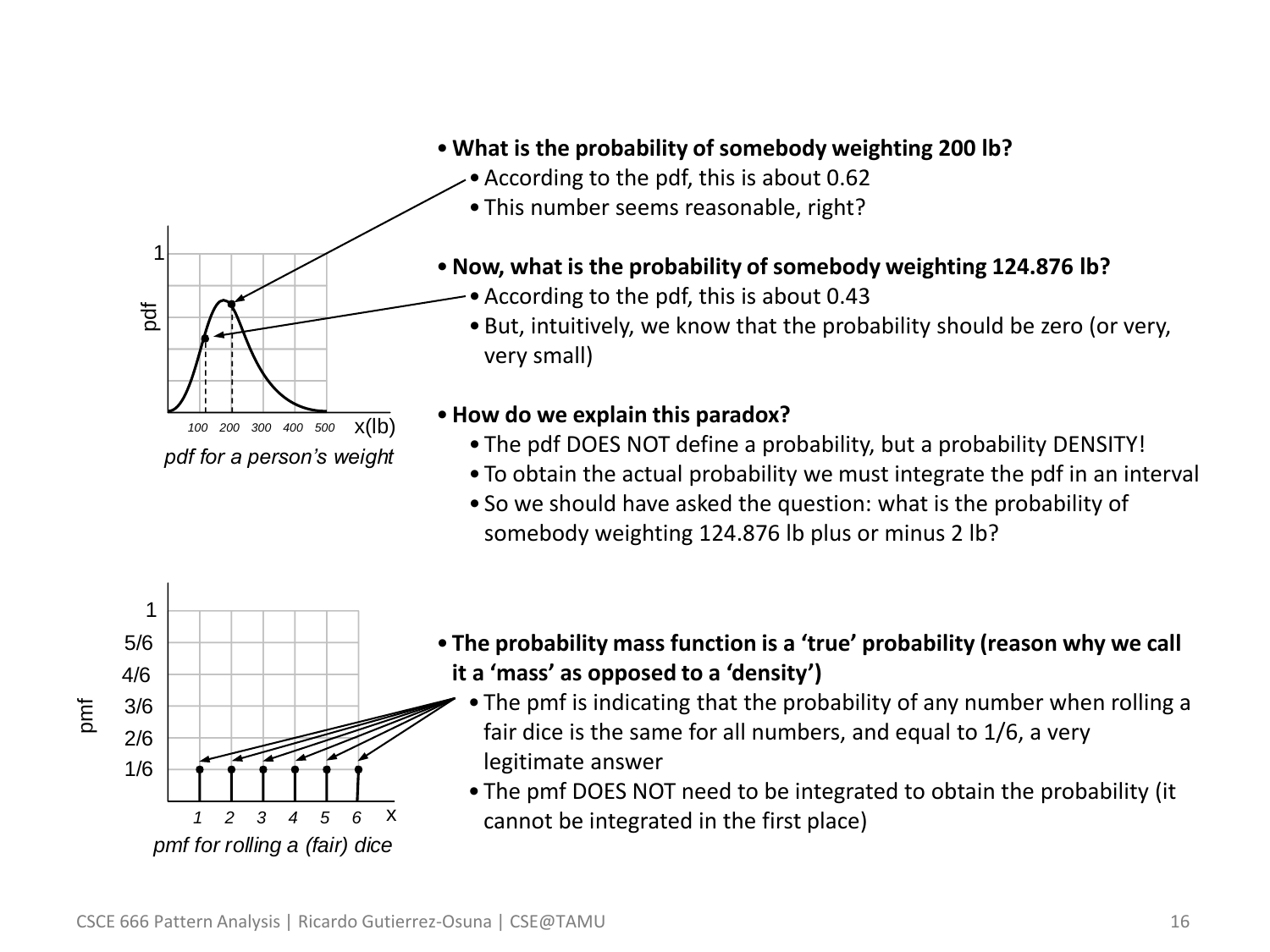# • **Statistical characterization of random variables**

- The cdf or the pdf are SUFFICIENT to fully characterize a r.v.
- However, a r.v. can be PARTIALLY characterized with other measures
- Expectation (center of mass of a density)

$$
E[X] = \mu = \int_{-\infty}^{\infty} x f_X(x) dx
$$

– Variance (spread about the mean)

$$
var[X] = \sigma^{2} = E[(X - E[X])^{2}] = \int_{-\infty}^{\infty} (x - \mu)^{2} f_{X}(x) dx
$$

– Standard deviation

$$
std[X] = \sigma = var[X]^{1/2}
$$

– N-th moment

$$
E[X^N] = \int_{-\infty}^{\infty} x^N f_X(x) dx
$$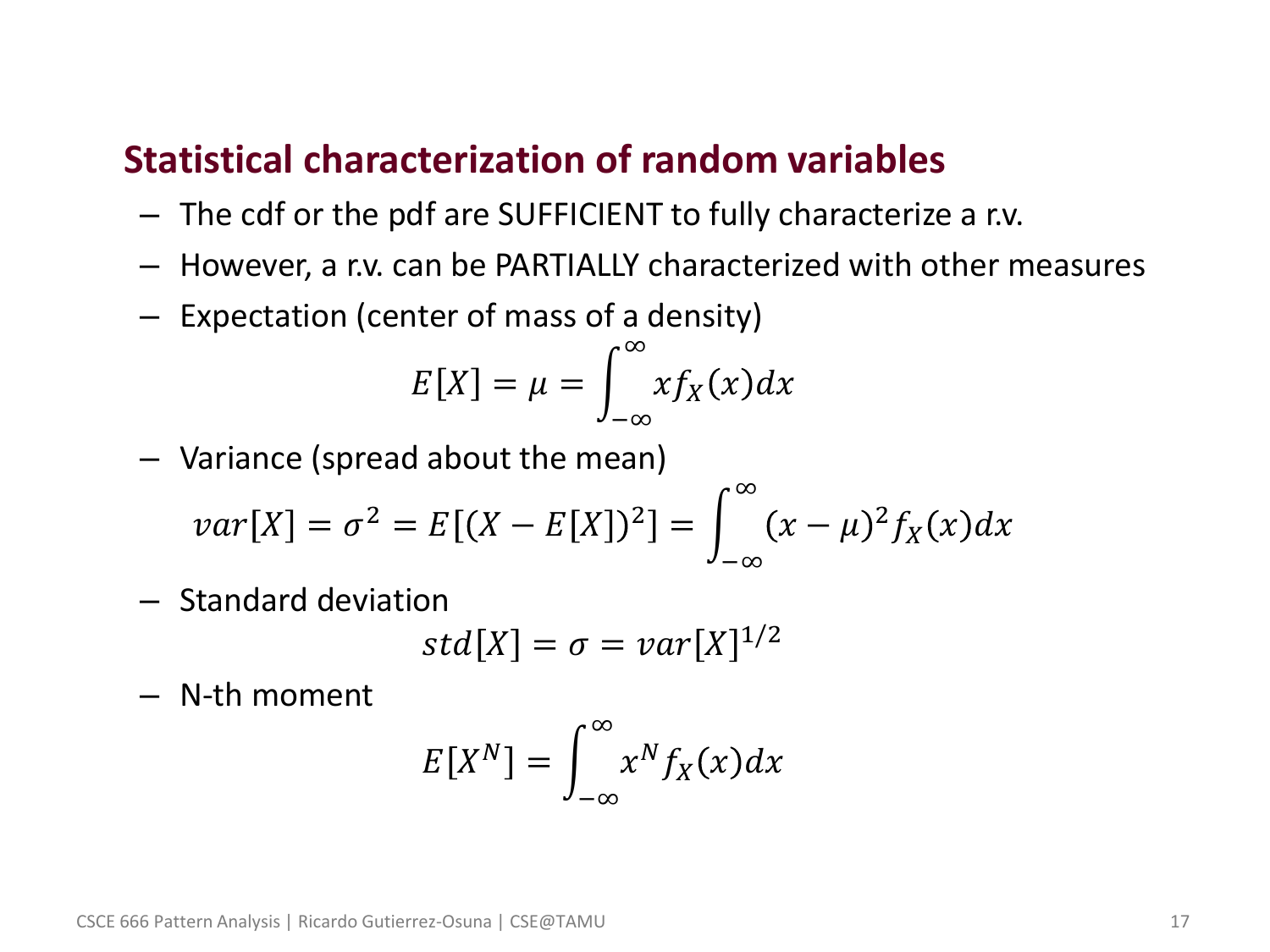#### • **Random vectors**

- An extension of the concept of a random variable
	- A random vector  $X$  is a function that assigns a vector of real numbers to each outcome  $\xi$  in sample space S
	- We generally denote a random vector by a column vector
- The notions of cdf and pdf are replaced by 'joint cdf' and 'joint pdf'
	- Given random vector  $\underline{X} = [x_1, x_2 ... x_N]^T$  we define the joint cdf as  $F_X(\underline{x}) = P_X[\{X_1 \le x_1\} \cap \{X_2 \le x_2\} \dots \{X_N \le x_N\}]$
	- and the joint pdf as

$$
f_{\underline{X}}(\underline{x}) = \frac{\partial^N F_{\underline{X}}(\underline{x})}{\partial x_1 \partial x_2 \dots \partial x_N}
$$

- The term marginal pdf is used to represent the pdf of a subset of all the random vector dimensions
	- A marginal pdf is obtained by integrating out variables that are of no interest
	- e.g., for a 2D random vector  $\underline{X} = [x_1, x_2]^T$ , the marginal pdf of  $x_1$  is

$$
f_{X_1}(x_1) = \int_{x_2 = -\infty}^{x_2 = +\infty} f_{X_1 X_2}(x_1 x_2) dx_2
$$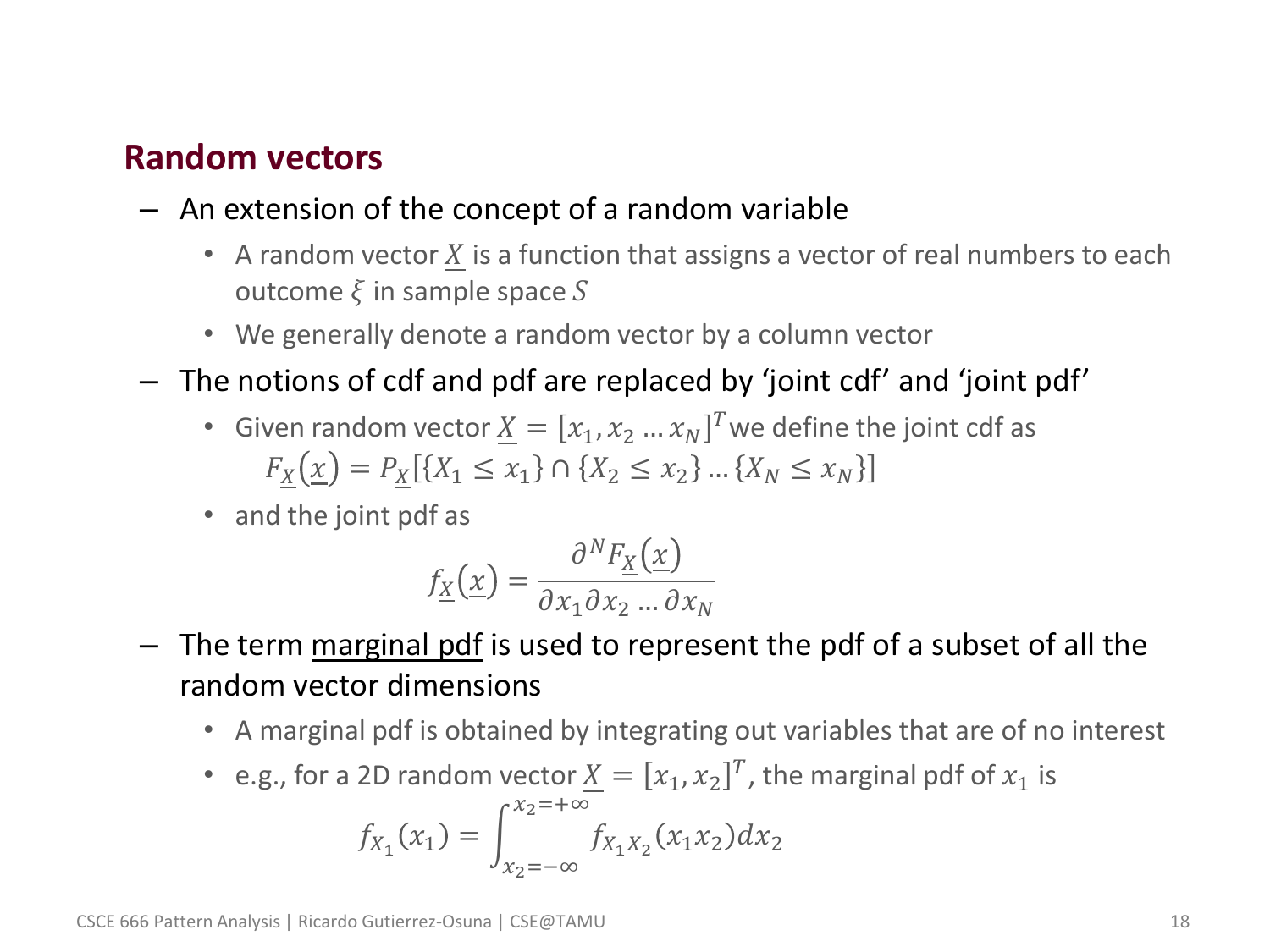# • **Statistical characterization of random vectors**

- A random vector is also fully characterized by its joint cdf or joint pdf
- Alternatively, we can (partially) describe a random vector with measures similar to those defined for scalar random variables
- Mean vector

$$
E[X] = \underline{\mu} = [E[X_1], E[X_2] \dots E[X_N]]^T = [\mu_1, \mu_2, \dots \mu_N]^T
$$

– Covariance matrix

$$
cov[X] = \sum E\left[\left(\underline{X} - \underline{\mu}\right)\left(\underline{X} - \underline{\mu}\right)^{T}\right] =
$$
\n
$$
= \begin{bmatrix} E\left[(x_{1} - \mu_{1})^{2}\right] & \cdots & E\left[(x_{1} - \mu_{1})(x_{N} - \mu_{N})\right] \\ \vdots & \ddots & \vdots \\ E\left[(x_{1} - \mu_{1})(x_{N} - \mu_{N})\right] & \cdots & E\left[(x_{N} - \mu_{N})^{2}\right] \\ \vdots & \ddots & \vdots \\ c_{1N} & \cdots & \sigma_{N}^{2} \end{bmatrix} =
$$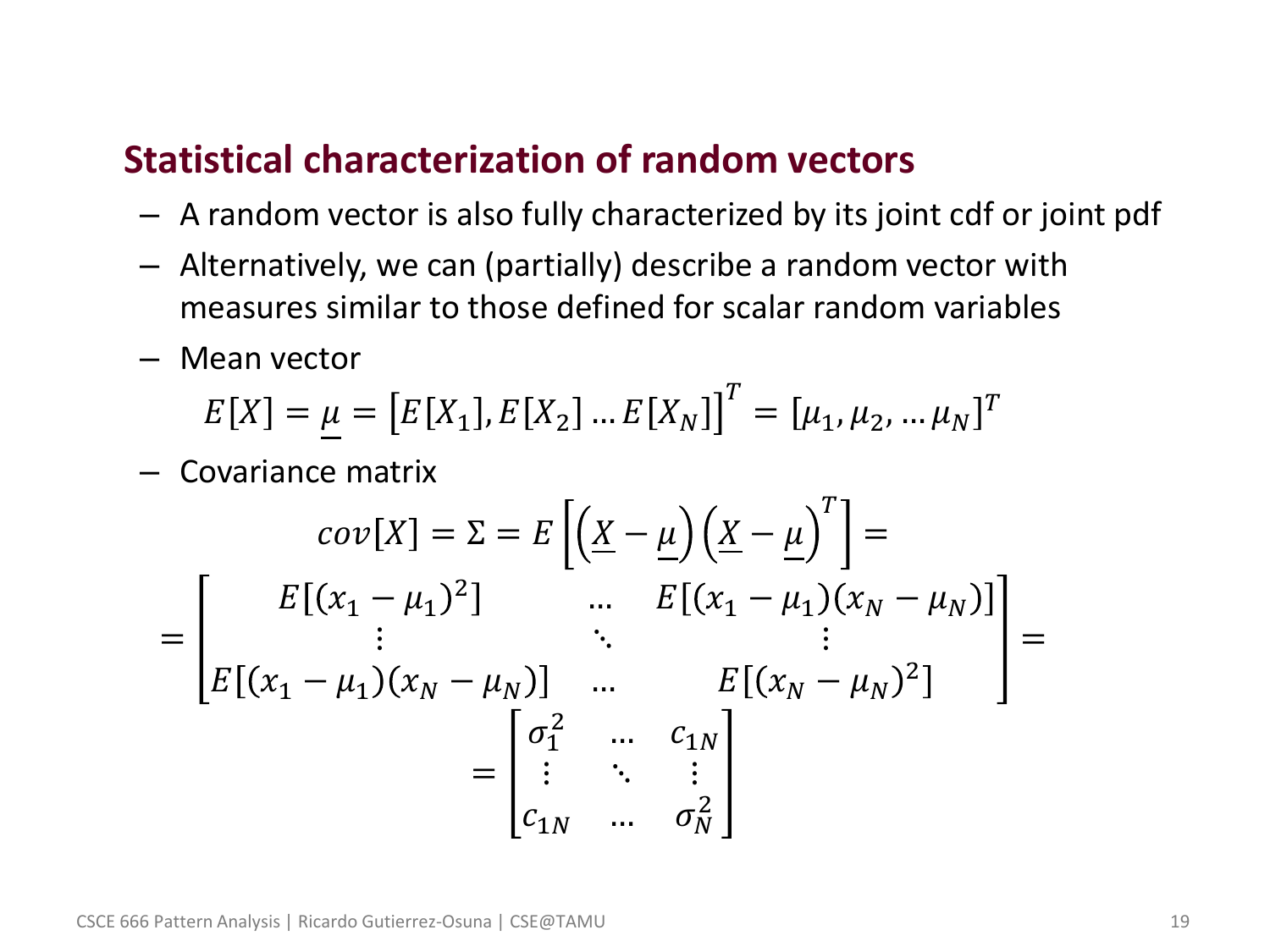- The covariance matrix indicates the tendency of each pair of features (dimensions in a random vector) to vary together, i.e., to co-vary\*
	- The covariance has several important properties
		- If  $x_i$  and  $x_k$  tend to increase together, then  $c_{ik} > 0$
		- $-$  If  $x_i$  tends to decrease when  $x_k$  increases, then  $c_{ik} < 0$
		- If  $x_i$  and  $x_k$  are uncorrelated, then  $c_{ik} = 0$
		- $|c_{ik}| \leq \sigma_1 \sigma_k$ , where  $\sigma_i$  is the standard deviation of  $x_i$
		- $-c_{ii} = \sigma_i^2 = var[x_i]$
	- The covariance terms can be expressed as  $c_{ii} = \sigma_i^2$  and  $c_{ik} = \rho_{ik}\sigma_i\sigma_k$ 
		- where  $\rho_{ik}$  is called the correlation coefficient



CSCE 666 Pattern Analysis | Ricardo Gutierrez-Osuna | CSE@TAMU 20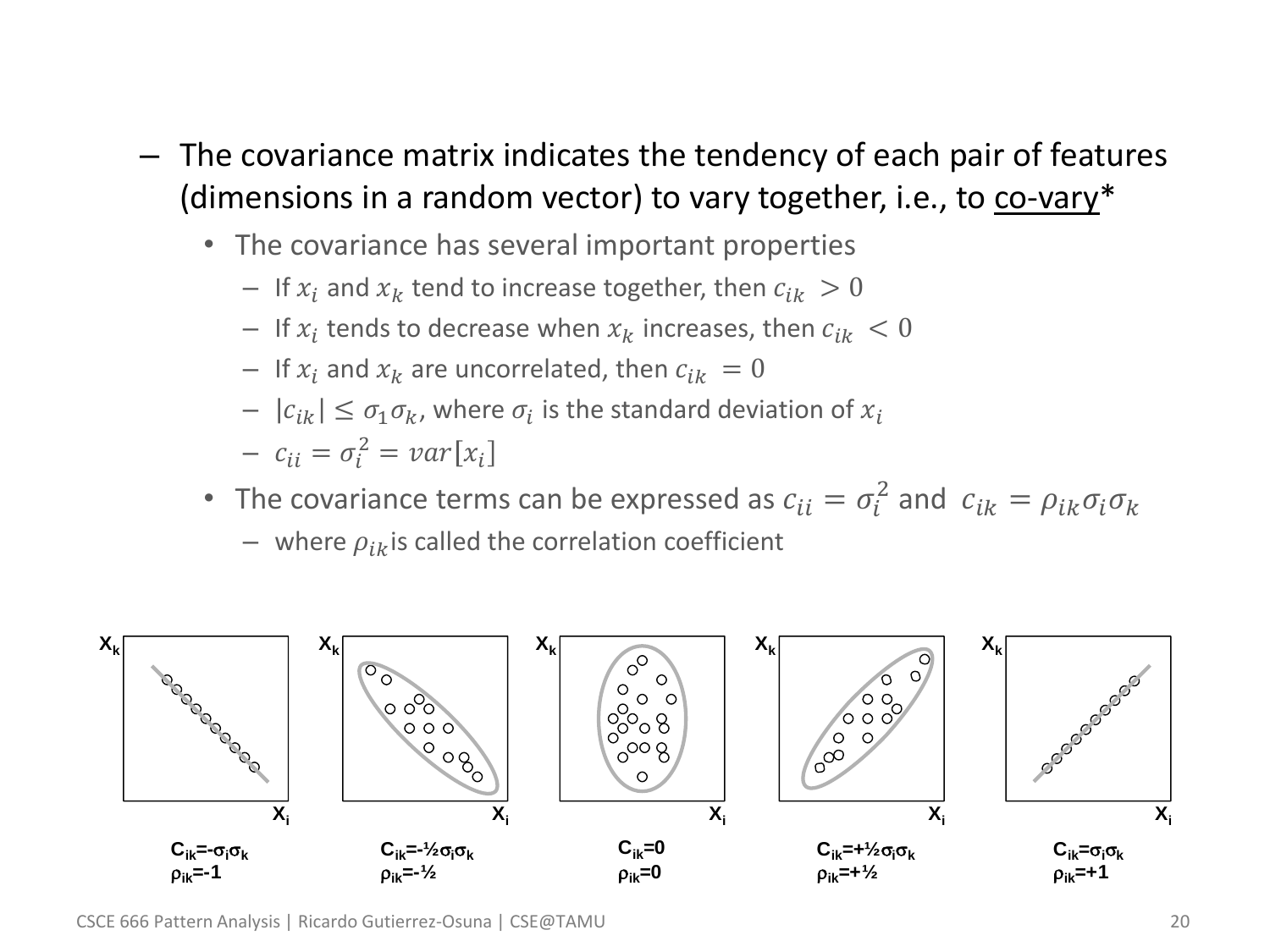# **A numerical example**

# • **Given the following samples from a 3D distribution**

- Compute the covariance matrix
- Generate scatter plots for every pair of vars.
- Can you observe any relationships between the covariance and the scatter plots?
- You may work your solution in the templates below



|                 | <b>Variables</b><br>(or features) |  |   |
|-----------------|-----------------------------------|--|---|
| <b>Examples</b> | Χ.                                |  |   |
|                 |                                   |  |   |
| 2               | ς                                 |  | 6 |
| 3               | 5                                 |  | 2 |
|                 |                                   |  |   |

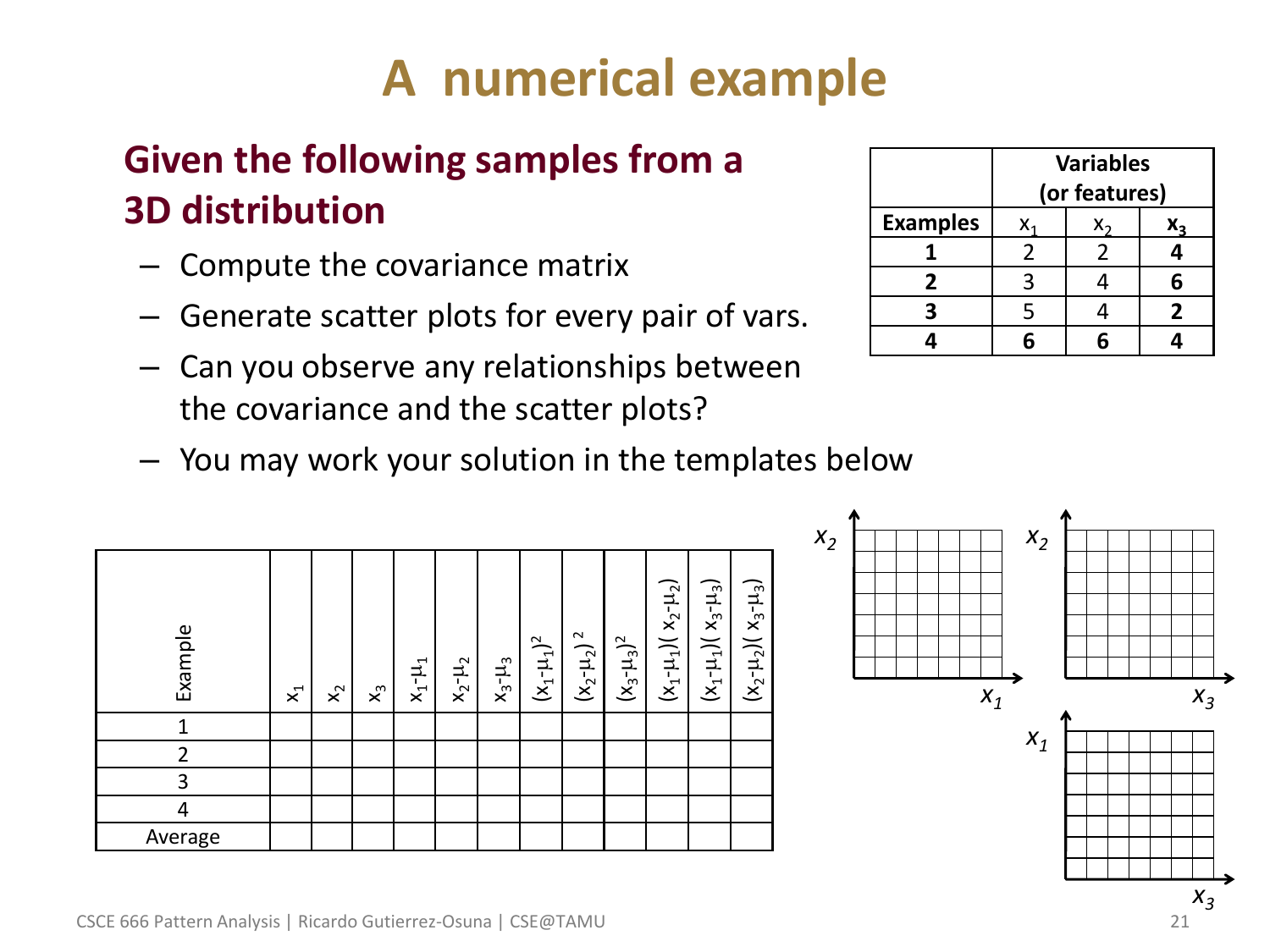## • **The Normal or Gaussian distribution**

– The multivariate Normal distribution  $N(\mu, \Sigma)$  is defined as

$$
f_X(x) = \frac{1}{(2\pi)^{n/2} |\Sigma|^{1/2}} e^{-\frac{1}{2}(x-\mu)^T \Sigma^{-1} (x-\mu)}
$$

– For a single dimension, this expression is reduced to

$$
f_X(x) = \frac{1}{\sqrt{2\pi}\sigma}e^{-\frac{(x-\mu)^2}{2\sigma^2}}
$$

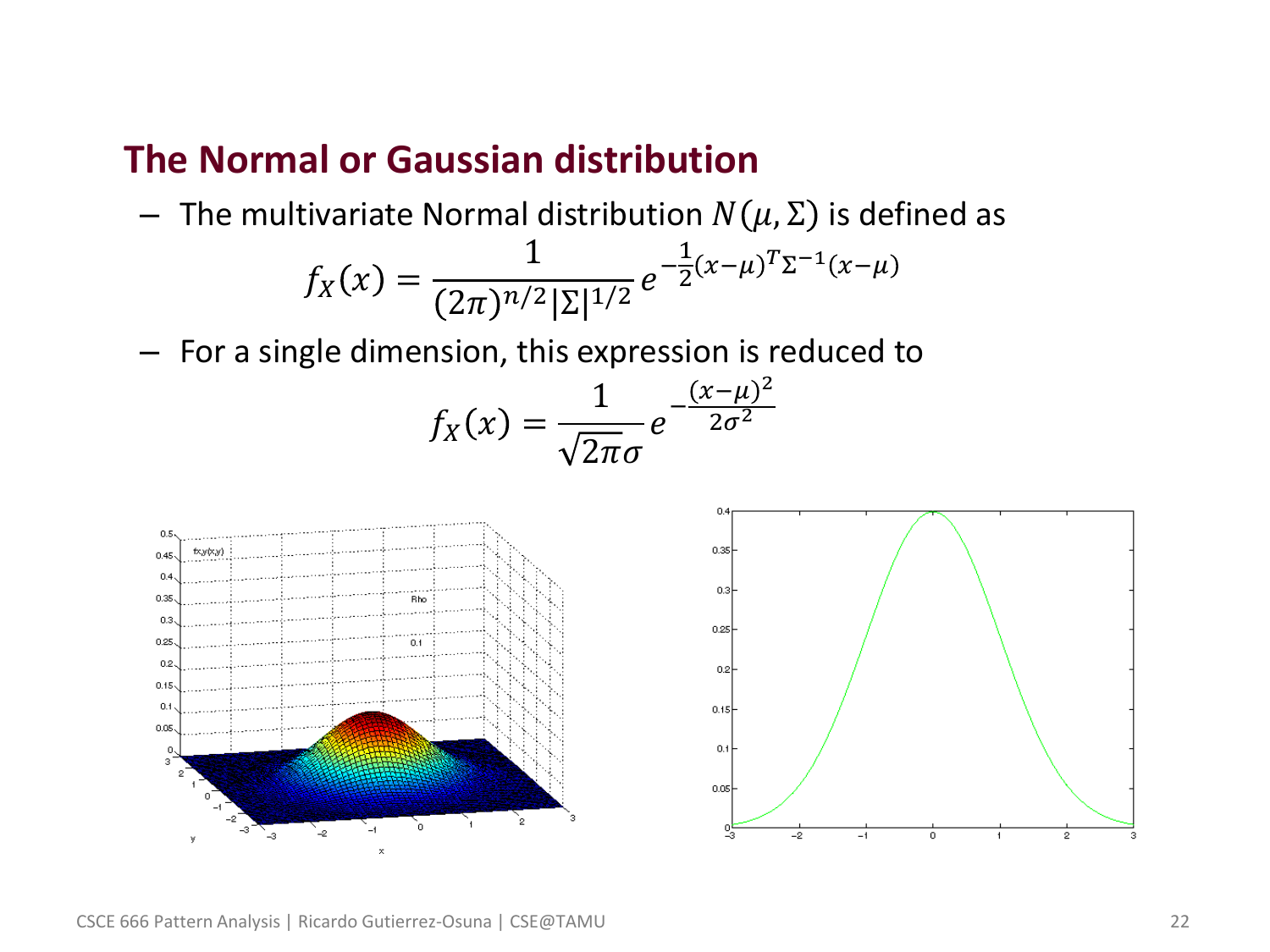#### – Gaussian distributions are very popular since

- Parameters  $(\mu, \Sigma)$  uniquely characterize the normal distribution
- If all variables  $x_i$  are uncorrelated  $(E[x_i x_k] = E[x_i]E[x_k])$ , then
	- Variables are also independent  $(P[x_i x_k] = P[x_i]P[x_k])$ , and
	- $-\Sigma$  is diagonal, with the individual variances in the main diagonal
- Central Limit Theorem (next slide)
- The marginal and conditional densities are also Gaussian
- Any linear transformation of any  $N$  jointly Gaussian ry's results in  $N$  ry's that are also Gaussian
	- For  $X = [X_1 X_2 ... X_N]^T$ jointly Gaussian, and  $A_{N \times N}$  invertible, then  $Y = AX$  is also jointly Gaussian

$$
f_Y(y) = \frac{f_X(A^{-1}y)}{|A|}
$$